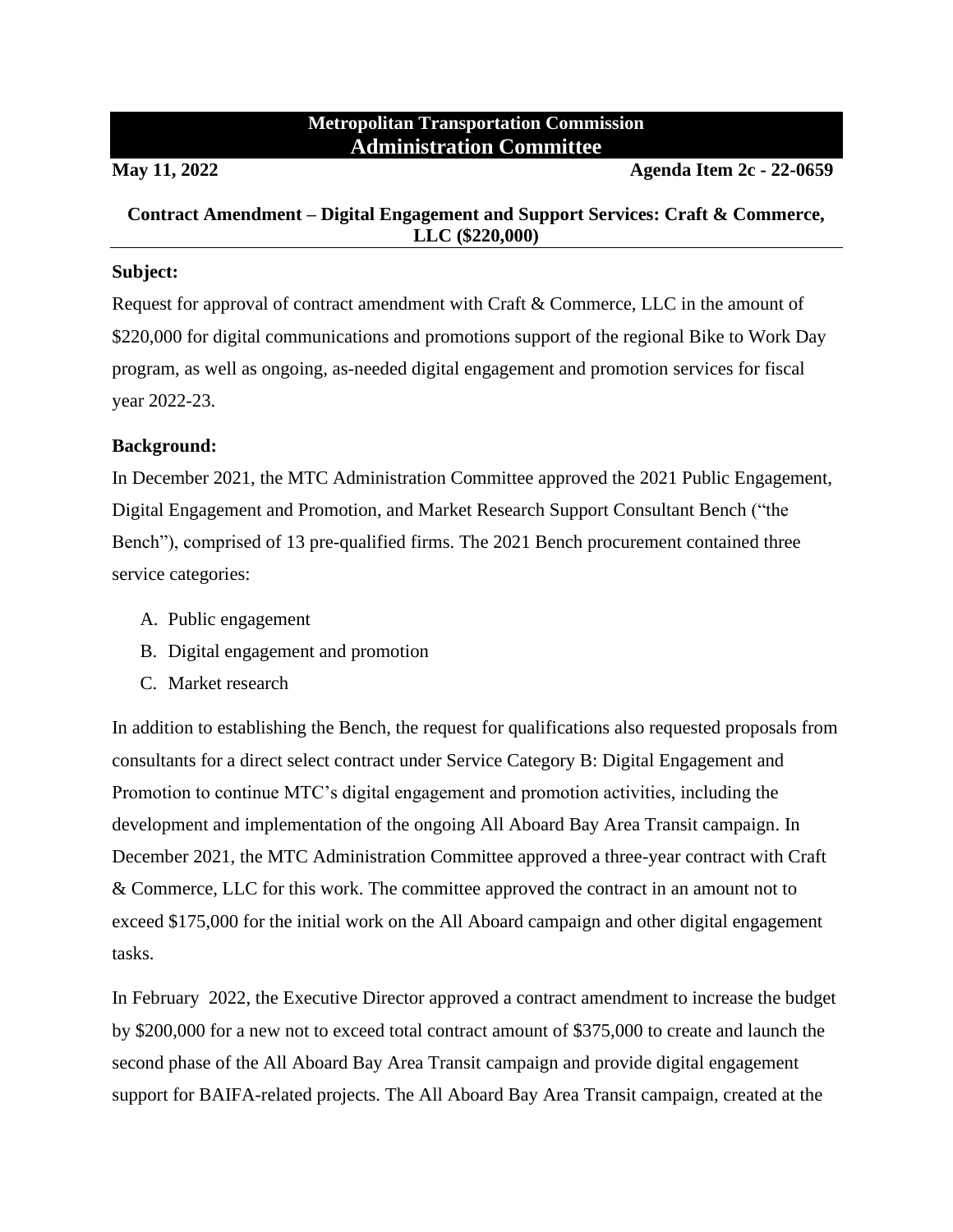behest of the Blue Ribbon Transit Recovery Task Force and in concert with the Bay Area's 27 transit agencies, aims to encourage the public to return to Bay Area transit. The first phase of the campaign, created in mid-2021, ran in late summer 2021. The second phase is scheduled to run in May and June 2022.

#### **Contract Amendment for Ongoing Work**

The proposed contract amendment would fund digital communications and promotions support for the regional Bike to Work Day program, as well as ongoing, as-needed digital engagement and promotion services for the agencies for fiscal year 2022-23. This amendment would add \$220,000, bringing the contract to a new total not to exceed \$595,000. Of the amended amount, \$35,000 is available in the FY 2021-22 MTC budget. The remaining \$185,000 would be subject to approval of the MTC FY 2022-23 budget. Neither Craft & Commerce, LLC nor its subcontractors are small or disadvantaged business enterprises.

#### **Issues:**

None identified.

#### **Recommendations:**

Staff recommends that the Committee authorize the Executive Director or designee to negotiate and enter into a contract amendment with Craft & Commerce, LLC in an amount not to exceed \$220,000 for a new contract total not to exceed \$595,000, to perform digital engagement and promotion services, subject to the approval of the FY 2022-23 MTC budget.

#### **Attachments:**

• Attachment A: Request for Committee Approval – Summary of Proposed Contract Amendment

Therene Whole

Therese W. McMillan